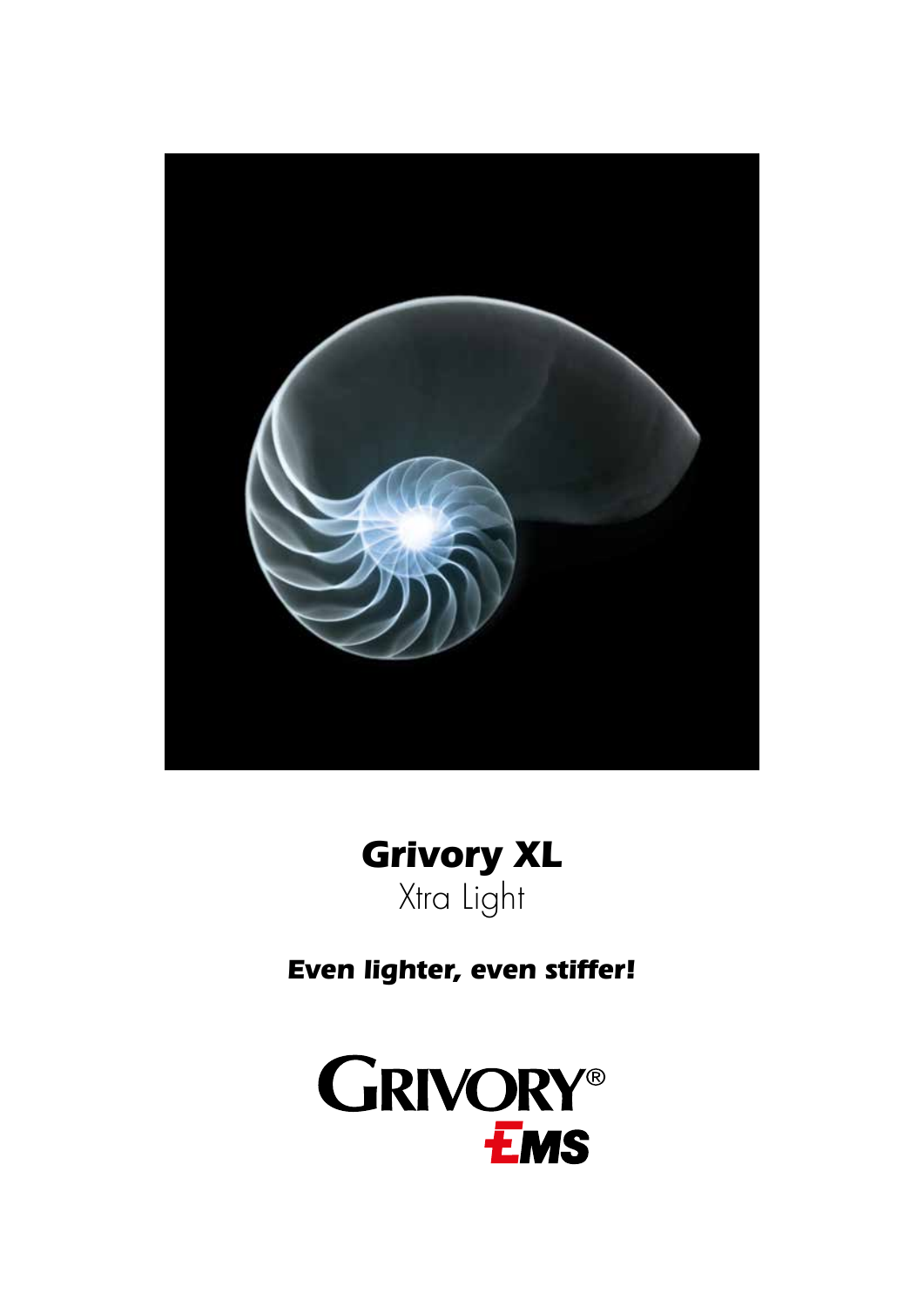# **Focus on light-weight construction**



### **Grivory XL (Xtra Light) – the new generation of high-performance polyamides for light-weight construction – are characterised by extraordinary stiffness combined with low density.**

Lightweight design is a focus topic in several market segments. Replacement of metal using high-performance polymers is one way of achieving this goal. The most important reasons for metal replacement are:

- reduction of component weight
- avoidance / reduction of post treatment
- less mould abrasion and lower costs
- corrosion protection is no longer required
- integration of function
- cost savings

### **The specialist with a new lightweight design product group**

EMS-GRIVORY, with its high-performance polyamide materials, is the specialist for metal replacement. Partially aromatic Grivory GV polyamides show nearly unchanged stiffness and strength values even in a conditioned state. Unreinforced Grivory HT high-temperature polyamides maintain property values at very high levels, even at temperatures around 120°C.

With the new XL products, EMS-GRIVORY goes a step



further and creates new solution approaches for lightweight construction. The Grivory XL products (XL = Xtra Light) are based on the well-known partially aromatic polyamide PA66+PA6l/X. While classic thermoplastic design materials show stiffness values of up to 20,000 MPa, the new Grivory XL products have values up to 38,000 MPa.

#### **More performance with lower weight**

Special hybrid reinforcement with carbon and glass fibres was developed for this new generation of materials, allowing the required properties to be achieved in a target-focussed way. Some Grivory XL products are very easy-flowing and allow designs with long flow paths with little pressure required. These products make it possible to achieve efficient manufacture of very complex components with very little warpage. Some grades of the very successful LFT polyamide product family, reinforced with long glass fibres, were developed using this kind of reinforcement system. They are characterised by extremely low creep, high notched impact strength and extraordinary resilient behaviour.

All these properties are provided by materials which

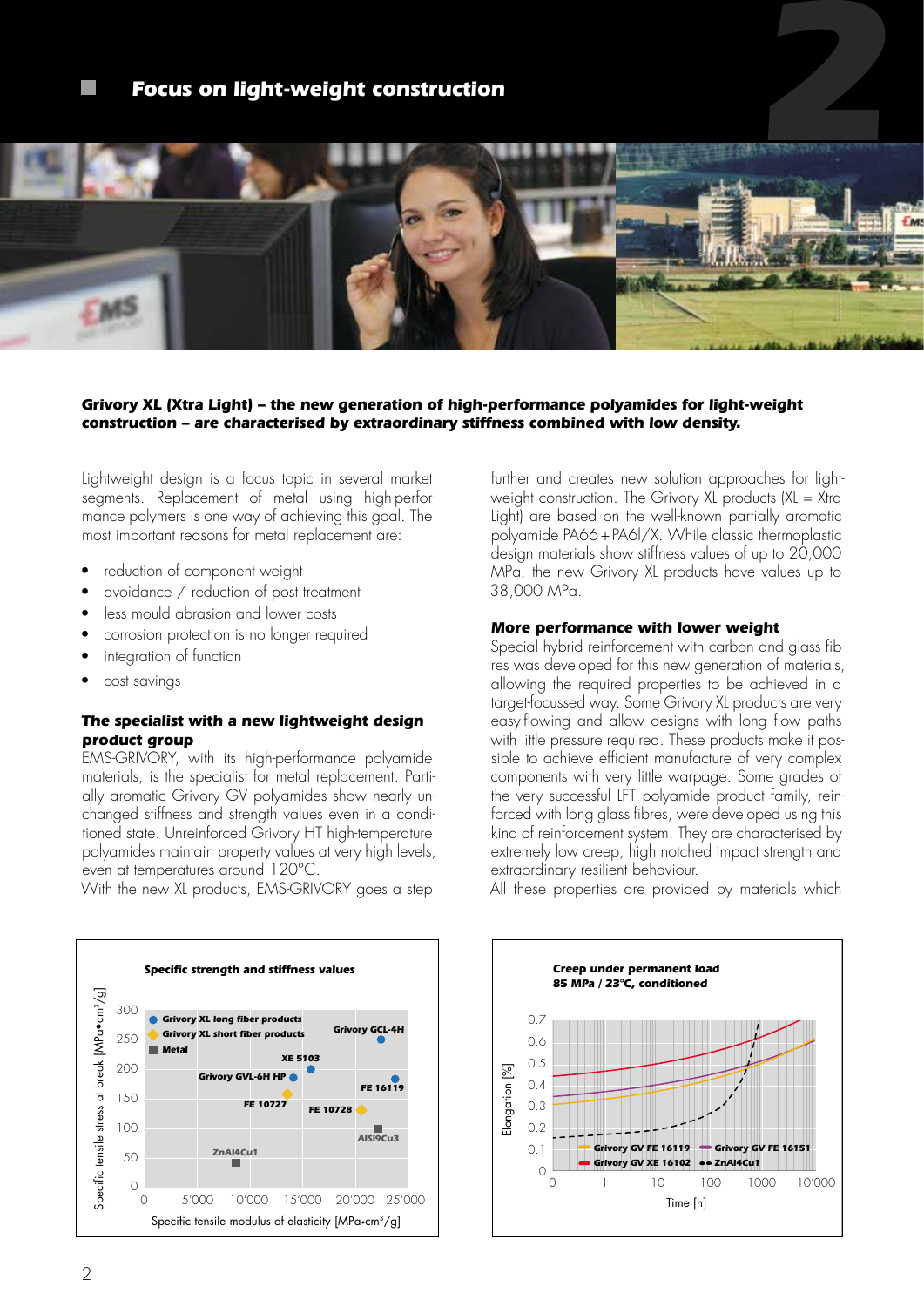

have a very low density, improved stiffness and which allow component dimensions to be extremely accurate. In addition, the values for specific strength and stiffness are much higher than those for metals such as die-cast zinc, making these materials extremely attractive for lightweight construction.

## **Superior mechanical properties**

Grivory XL products are used in applications where components cannot be constructed with sufficient thickness or without the necessary number of strengthening webs so that deformation occurs under load. The greater stiffness of the Grivory XL products allows thinnerwalled components to be realised with correspondingly short cycle times. Due to the high modulus of elasticity, long fibre reinforced products in particular show further reduced creep deformation even under high loads. The

new EMS high-performance polymers show substantially lower creep deformation than zinc die-cast metals.

#### **Tailor-made materials**

Grivory XL products incorporate a wide range of systematically adjustable properties which can be optimised correspondingly depending on the requirement catalogue. The following tables show some of the variety of these products although this is only a small section of possible grades.

In addition: Through specific strengthening with endlessfiber tapes, the excellent property profile of the Grivory XL products can be improved even further. In combination with oriented endless-fibres in EMS Tape Technology (ETT), the new materials exhibit linearly elastic behaviour similar to a spring without plastic deformation at loads up to and above 200 MPa.

|                               |                    | Standard         | Units               | Cond. | Grivory<br>GVL-6H HP | Grivory GV<br>FE 16119 | Grivory<br>GCL-4H |
|-------------------------------|--------------------|------------------|---------------------|-------|----------------------|------------------------|-------------------|
| Density                       |                    | ISO 1138         | q/cm <sup>3</sup>   | dry   | 1.69                 | 1.61                   | 1.34              |
| Tensile modulus of elasticity | mm/min             | <b>ISO 527</b>   | MPa                 | dry   | 23'500               | 38'000                 | 30'500            |
| Tensile strength at break     | $5 \text{ mm/min}$ | <b>ISO 527</b>   | MPa                 | dry   | 315                  | 280                    | 335               |
| Elongation at break           | $5 \text{ mm/min}$ | <b>ISO 527</b>   | %                   | dry   | 2.1                  | 1.1                    | 1.5               |
| Impact strength               | Charpy, 23°C       | ISO 179/1eU      | kl/m <sup>2</sup>   | drv   | 125                  | 60                     | 65                |
| Notched impact strength       | Charpy, 23°C       | ISO 179/1eA      | $k$ /m <sup>2</sup> | dry   | 45                   | 17                     | 18                |
| Melt temperature              | DSC                | <b>ISO 11357</b> | $^{\circ}$ C        | drv   | 260                  | 260                    | 260               |
| Heat distortion temp. HDT/C   | 8.00 MPa           | ISOZ5            | $^{\circ}$ C        | drv   | 230                  | 230                    | 210               |

#### **Mechanical Properties GRIVORY XL long fibre reinforced products**

#### **Mechanical Properties GRIVORY XL short fibre reinforced products**

|                               |                    | Standard          | Units               | Cond. | Grivory<br>GVX-7H | Grivory GV<br>FE 10727 | <b>Grivory GV</b><br>FE 10728 | Grivory GV<br>FE 8902 | Grivory GV<br>FE 10740 |
|-------------------------------|--------------------|-------------------|---------------------|-------|-------------------|------------------------|-------------------------------|-----------------------|------------------------|
| Density                       |                    | ISO 1138          | g/cm <sup>3</sup>   | drv   | .85               | 1.55                   | .73                           | 1.73                  | 1.69                   |
| Tensile modulus of elasticity | mm/min             | <b>ISO 527</b>    | MPa                 | drv   | 28'000            | 21'000                 | 3.5'500                       | 35'000                | 35'000                 |
| Tensile strength at break     | $5 \text{ mm/min}$ | <b>ISO 527</b>    | MPa                 | drv   | 290               | 245                    | 220                           | 270                   | 160                    |
| Elongation at break           | $5 \text{ mm/min}$ | <b>ISO 527</b>    | %                   | drv   | 1.5               | $\mathfrak{D}$         | 0.8                           | 1.3                   | 0.5                    |
| Impact strength               | Charpy, 23°C       | ISO 179/1eU       | $k$ /m <sup>2</sup> | drv   | 60                | 65                     | 50                            | 50                    | 45                     |
| Notched impact strength       | Charpy, 23°C       | ISO 179/1eA       | $k$ /m <sup>2</sup> | drv   | 1.5               |                        | 10                            | $\overline{1}$        | 11                     |
| Melt temperature              | <b>DSC</b>         | ISO 11357         | $^{\circ}$ C        | drv   | 260               | 260                    | 260                           | 260                   | 260                    |
| Heat distortion temp. HDT/C   | 8.00 MPa           | ISO <sub>75</sub> | $^{\circ}$ C        | drv   | 220               | 160                    | 200                           | 200                   | 170                    |